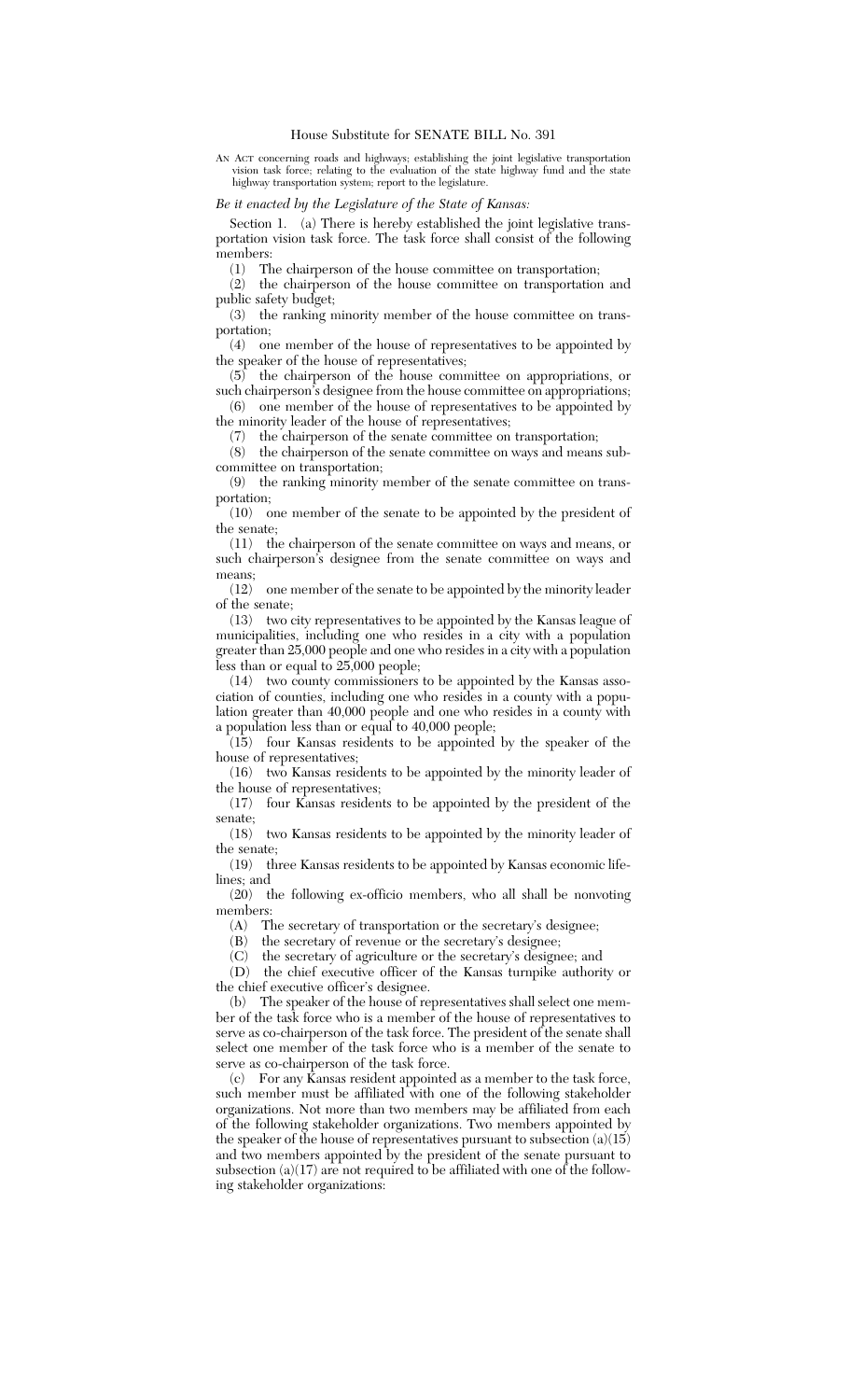House Substitute for SENATE BILL No. 391—page 2

(1) The Kansas contractors association;

(2) the heavy constructors association;<br>(3) the Kansas aggregate producers as

the Kansas aggregate producers association;

(4) the Kansas ready mix association;

- (5) the greater Kansas City building and construction trades council;
- (6) the American council of engineering companies of Kansas;

(7) the Kansas public transit association;

(8) a class I railroad company;<br>(9) a short line railroad compa

a short line railroad company;

 $(10)$  the Kansas motor carriers association;<br> $(11)$  the Portland cement association:

the Portland cement association;

(12) the petroleum marketers and convenience store association of Kansas;

(13) the Kansas asphalt pavement association;

(14) the international association of sheet metal, air, rail and transportation workers;

(15) a Kansas aerospace company;

(16) the Kansas grain and feed association;

(17) the Kansas economic development alliance; or

(18) the AFL-CIO.

(d) (1) Members shall be appointed to the task force not later than 45 days from the effective date of this act. Members of the task force must all be residents of Kansas and shall consist of at least two members from all six department of transportation districts in Kansas.

(2) The joint legislative transportation vision task force may meet in an open meeting at any time upon the call of either co-chairperson of the task force.

(3) A majority of the voting members of the joint legislative transportation vision task force constitute a quorum. Any action by the task force shall be by motion adopted by a majority of the voting members present when there is a quorum.

(4) Any vacancy on the joint legislative transportation vision task force shall be filled by appointment in the manner prescribed in this section for the original appointment.

(5) Any member of the house of representatives or the senate who is appointed to the task force or a subcommittee as a member under subsection (a) or (e) may designate another member of the house of representatives or senate, respectively, to attend any or all meetings of the task force or subcommittee as such member's designee.

(e) The co-chairpersons of the joint legislative transportation vision task force may establish any subcommittees as deemed necessary by the co-chairpersons. The subcommittees shall meet on dates and locations approved by the co-chairpersons of the joint legislative transportation vision task force.

(f) The mission of the joint legislative transportation vision task force shall be as follows:

(1) Evaluate the progress of the 2010 transportation works for Kansas program to date;

 $(2)$  evaluate the current system condition of the state transportation system, including roads and bridges;

(3) the co-chairpersons shall schedule and organize meetings whose purpose is to solicit local input on existing uncompleted projects and future projects in each highway and metropolitan district. The meetings shall be open meetings and such meetings shall be held at least eight times, including at least one meeting in each department of transportation district and the Wichita and Kansas city metropolitan areas;

(4) evaluate current uses of the state highway fund dollars, including fund transfers for other purposes outside of infrastructure improvements;

(5) evaluate current transportation funding in Kansas to determine whether it is sufficient to not only maintain the transportation system in its current state, but also to ensure that it serves the future transportation needs of Kansas residents;

(6) identify additional necessary transportation projects, especially projects with a direct effect on the economic health of the state of Kansas and its residents;

(7) make recommendations regarding the needs of the transportation system over the next 10 years and beyond;